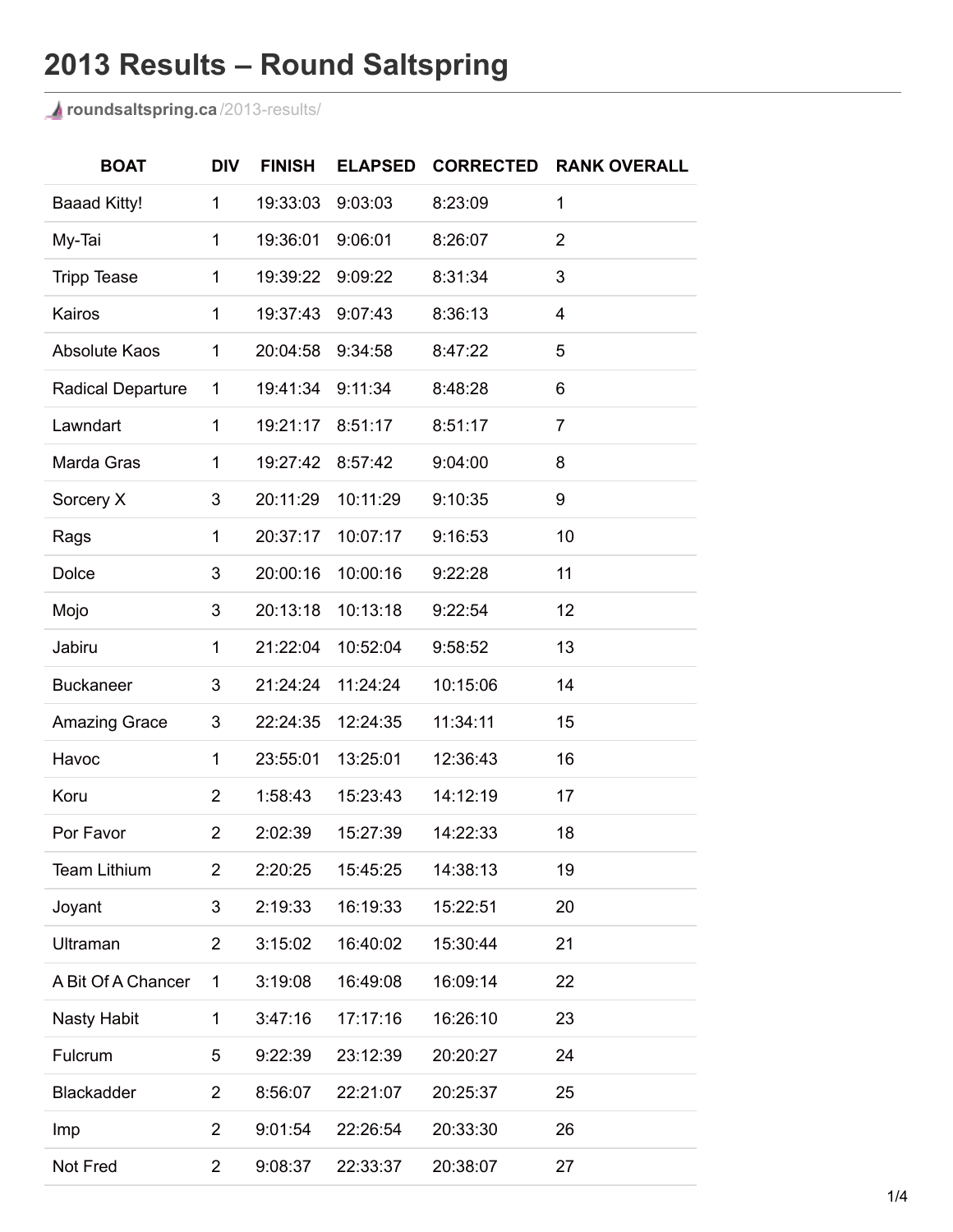| <b>BOAT</b>              | <b>DIV</b>     | <b>FINISH</b> | <b>ELAPSED</b> | <b>CORRECTED</b> | <b>RANK OVERALL</b> |
|--------------------------|----------------|---------------|----------------|------------------|---------------------|
| Oi                       | 6              | 9:16:16       | 23:01:16       | 20:38:28         | 28                  |
| The Lounge               | 5              | 9:16:29       | 23:06:29       | 20:52:05         | 29                  |
| <b>Rhumb Line</b>        | $\overline{2}$ | 8:57:59       | 22:22:59       | 20:58:17         | 30                  |
| Flight                   | 5              | 9:26:24       | 23:16:24       | 21:06:12         | 31                  |
| <b>Mystery</b>           | 5              | 9:43:42       | 23:33:42       | 21:06:42         | 32                  |
| Kaitoa                   | $\overline{2}$ | 9:09:31       | 22:34:31       | 21:23:07         | 33                  |
| Vampire                  | 4              | 9:09:01       | 23:04:01       | 21:23:13         | 34                  |
| Electra                  | 4              | 9:09:15       | 23:04:15       | 21:23:27         | 35                  |
| Exeat                    | 4              | 9:06:06       | 23:01:06       | 21:23:48         | 36                  |
| Arnica                   | 4              | 9:10:26       | 23:05:26       | 21:26:44         | 37                  |
| Ivalee                   | 4              | 9:19:11       | 23:14:11       | 21:27:05         | 38                  |
| Freewind                 | 5              | 9:42:40       | 23:32:40       | 21:28:46         | 39                  |
| <b>White Pearl</b>       | 4              | 9:26:47       | 23:21:47       | 21:32:35         | 40                  |
| <b>Merchants Of Cool</b> | 2              | 9:33:51       | 22:58:51       | 21:32:45         | 41                  |
| Velica                   | 6              | 9:40:31       | 23:25:31       | 21:42:37         | 42                  |
| Dominatrix               | 1              | 9:06:25       | 22:36:25       | 21:43:13         | 43                  |
| Interim                  | $\overline{2}$ | 9:38:46       | 23:03:46       | 21:46:04         | 44                  |
| <b>Radiant Heat</b>      | 4              | 9:28:49       | 23:23:49       | 21:47:13         | 45                  |
| Cu Na Mara               | 1              | 9:08:11       | 22:38:11       | 21:47:47         | 46                  |
| Honcho                   | 4              | 9:20:03       | 23:15:03       | 21:48:57         | 47                  |
| Lola                     | 1              | 9:09:51       | 22:39:51       | 21:49:27         | 48                  |
| Zen No Zen               | 4              | 9:53:25       | 23:48:25       | 21:50:49         | 49                  |
| Papillon                 | 1              | 8:59:15       | 22:29:15       | 21:53:33         | 50                  |
| Wildfire                 | 4              | 9:44:27       | 23:39:27       | 21:54:27         | 51                  |
| District-9               | $\overline{2}$ | 9:56:31       | 23:21:31       | 21:57:31         | 52                  |
| Salacia                  | 3              | 9:37:43       | 23:37:43       | 22:15:49         | 53                  |
| Soul Thyme               | 3              | 9:34:02       | 23:34:02       | 22:16:20         | 54                  |
| Jaz                      | 3              | 9:28:51       | 23:28:51       | 22:23:45         | 55                  |
| Lillian V                | 4              |               |                |                  | <b>DNF</b>          |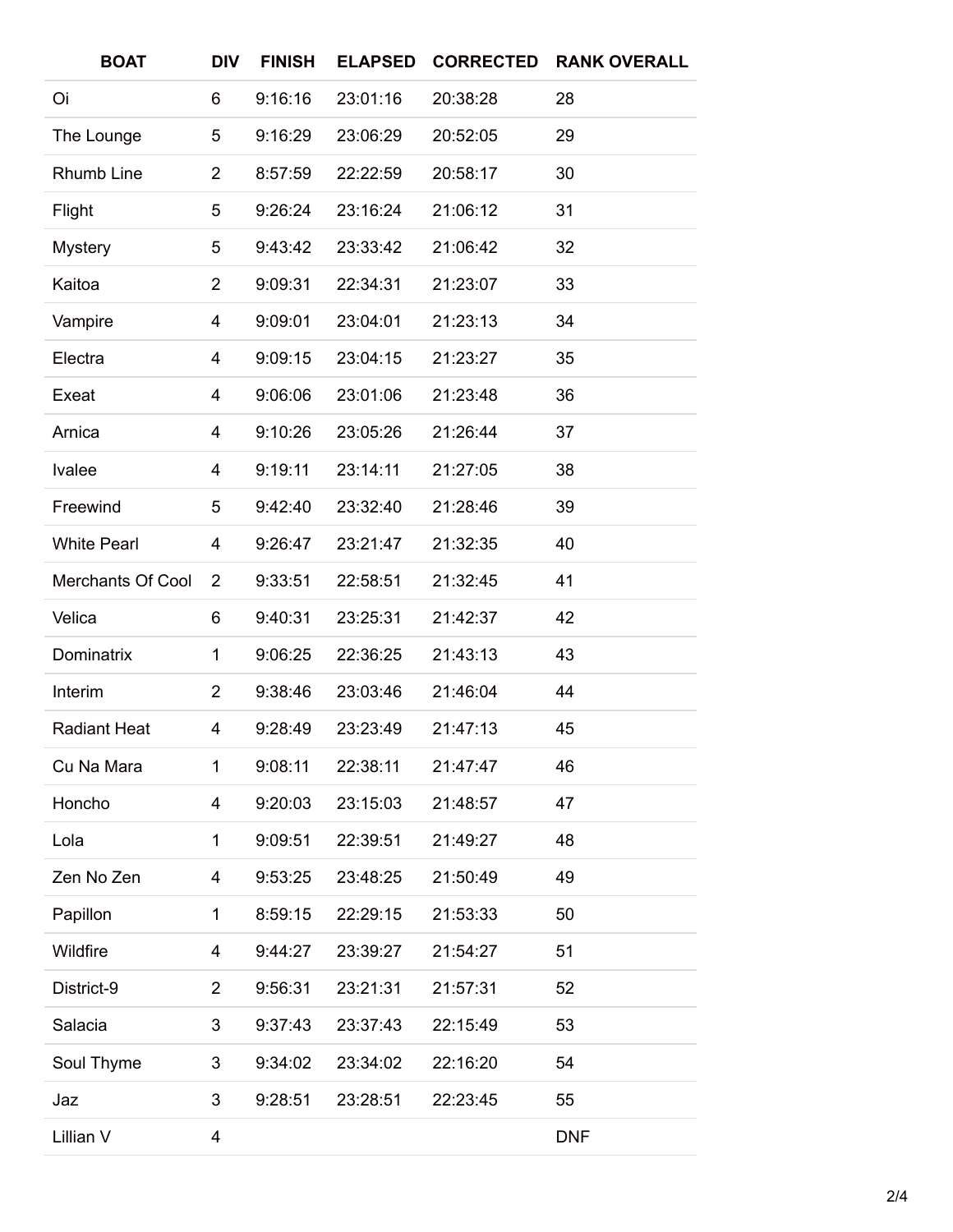| <b>BOAT</b>         | <b>DIV</b>               | <b>FINISH</b> | <b>ELAPSED</b> | <b>CORRECTED</b> | <b>RANK OVERALL</b> |
|---------------------|--------------------------|---------------|----------------|------------------|---------------------|
| Its Magic           | $\mathbf{3}$             |               |                |                  | <b>DNF</b>          |
| Brigadoon           | 3                        |               |                |                  | <b>DNF</b>          |
| Whistler V          | 6                        |               |                |                  | <b>DNF</b>          |
| <b>White Wave</b>   | $\overline{2}$           |               |                |                  | <b>DNF</b>          |
| Ducati              | 5                        |               |                |                  | <b>DNF</b>          |
| Presto              | 5                        |               |                |                  | <b>DNF</b>          |
| <b>Circles</b>      | 5                        |               |                |                  | <b>DNF</b>          |
| Gladiator           | $\mathbf 1$              |               |                |                  | <b>DNF</b>          |
| Prime               | $\overline{\mathcal{A}}$ |               |                |                  | <b>DNF</b>          |
| Sexy Beast          | $\overline{2}$           |               |                |                  | <b>DNF</b>          |
| Arriba              | $\overline{2}$           |               |                |                  | <b>DNF</b>          |
| Avalon              | 4                        |               |                |                  | <b>DNF</b>          |
| Wingaway            | 4                        |               |                |                  | <b>DNF</b>          |
| Run Away            | $\overline{\mathcal{A}}$ |               |                |                  | <b>DNF</b>          |
| <b>Brinehog</b>     | $\mathbf{1}$             |               |                |                  | <b>DNF</b>          |
| <b>Hilda Harris</b> | 5                        |               |                |                  | <b>DNF</b>          |
| Monnickendammer     | 4                        |               |                |                  | <b>DNF</b>          |
| Surt                | 3                        |               |                |                  | <b>DNF</b>          |
| <b>Blow By Blow</b> | $\overline{2}$           |               |                |                  | <b>DNF</b>          |
| Stravaiger          | 3                        |               |                |                  | <b>DNF</b>          |
| Oasis               | 3                        |               |                |                  | <b>DNF</b>          |
| <b>Hard Drive</b>   | 3                        |               |                |                  | <b>DNF</b>          |
| <b>Blue Jay</b>     | $\overline{\mathcal{A}}$ |               |                |                  | <b>DNF</b>          |
| Silverwing          | $\mathbf 1$              |               |                |                  | <b>DNF</b>          |
| Caliente            | $\mathbf 1$              |               |                |                  | <b>DNF</b>          |
| Sana                | 5                        |               |                |                  | <b>DNF</b>          |
| Toon Town           | $\overline{\mathcal{A}}$ |               |                |                  | <b>DNF</b>          |
| Claraallegro        | 3                        |               |                |                  | <b>DNF</b>          |
| Mystic III          | 3                        |               |                |                  | <b>DNF</b>          |